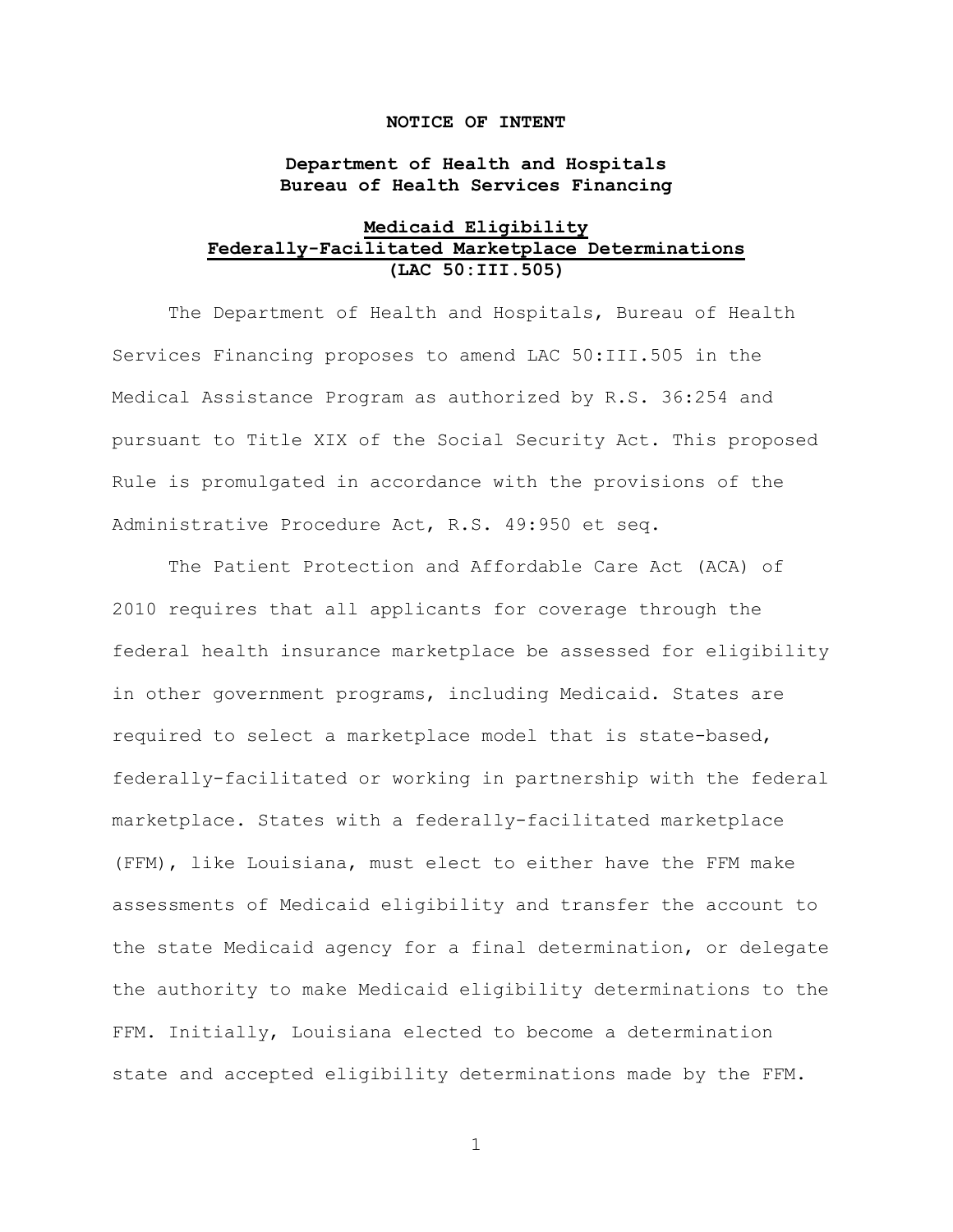In August 2014, the Department of Health and Hospitals, Bureau of Health Services Financing amended the provisions governing Medicaid eligibility in order to become an assessment state and only accept eligibility assessments from the FFM (*Louisiana Register*, Volume 41, Number 8). The department has now determined that it is necessary to amend the provisions governing Medicaid eligibility in order to return to a determination state and accept Medicaid eligibility determinations made by the FFM.

#### **Title 50**

# **PUBLIC HEALTH—MEDICAL ASSISTANCE Part III. Eligibility Subpart 1. General Administration**

### **Chapter 5. Application Processing**

### **§505. Federally-Facilitated Marketplace**

### **AssessmentsDeterminations**

A. Effective October 1, 2015April 20, 2016, Louisiana Medicaid will delegate its Medicaid eligibility determination authority to no longer accept Medicaid eligibility determinations made by the federally-facilitated marketplace (FFM) in order to begin accepting eligibility determinations made by the FFM for only those individuals who apply for healthcare coverage through the FFM. Initial assessment of an applicant's Medicaid eligibility will be made by the FFM and transferred to the department to make the final Medicaid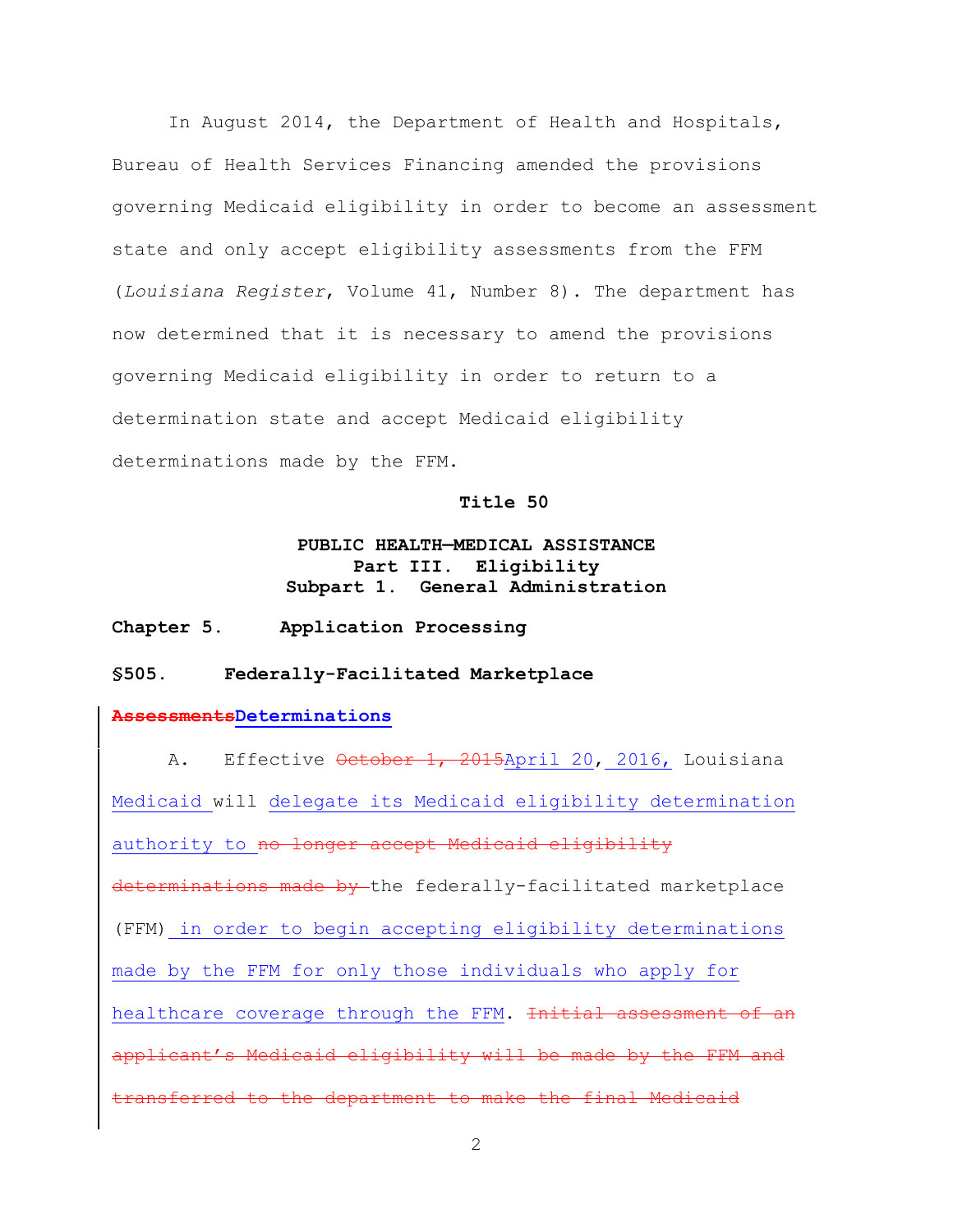eligibility determination, which This action will result in the state becoming an a assessment determination state.

AUTHORITY NOTE: Promulgated in accordance with R.S. 36:254 and Title XIX of the Social Security Act.

HISTORICAL NOTE: Promulgated by the Department of Health and Hospitals, Bureau of Health Services Financing, LR 41:1489 (August 2015), amended LR 42:

Implementation of the provisions of this Rule may be contingent upon the approval of the U.S. Department of Health and Human Services, Centers for Medicare and Medicaid Services (CMS), if it is determined that submission to CMS for review and approval is required.

In compliance with Act 1183 of the 1999 Regular Session of the Louisiana Legislature, the impact of this proposed Rule on the family has been considered. It is anticipated that this proposed Rule will have no impact on family functioning, stability and autonomy as described in R.S. 49:972.

In compliance with Act 854 of the 2012 Regular Session of the Louisiana Legislature, the poverty impact of this proposed Rule has been considered. It is anticipated that this proposed Rule will have no impact on child, individual, or family poverty in relation to individual or community asset development as described in R.S. 49:973.

3